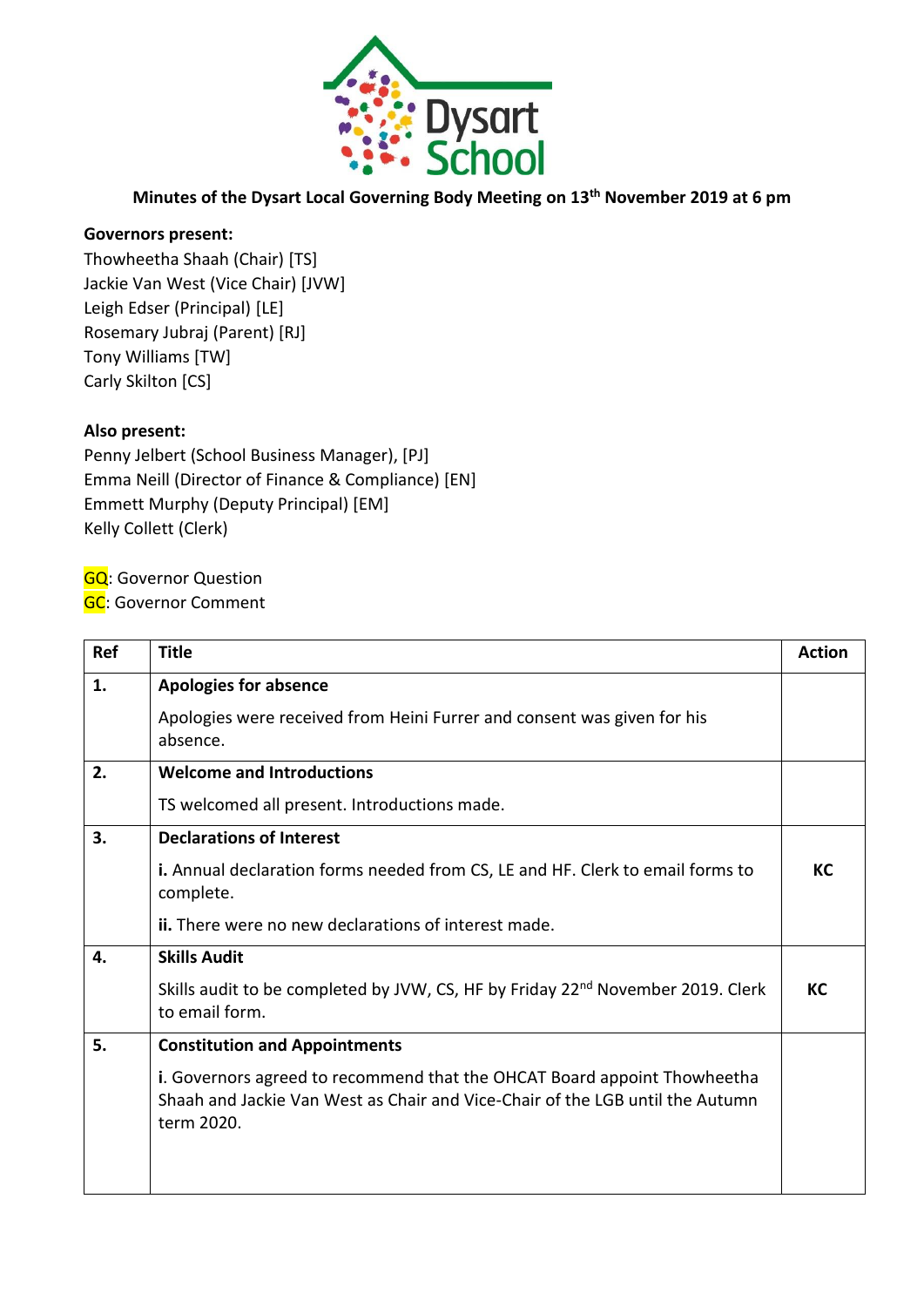|    | ii. Governors noted that RJ, TS, JVW and HF have all been re-appointed for a<br>further three-year term.                                                                                                                       | <b>KC/SW</b> |
|----|--------------------------------------------------------------------------------------------------------------------------------------------------------------------------------------------------------------------------------|--------------|
|    | iii. Governors noted that there is an advert out for a parent governor position.<br>There has been interest from two parents so far. TS has asked that Susanne<br>Wicks speaks to her regarding this matter to advise further. |              |
| 6. | <b>Finance and Funding</b>                                                                                                                                                                                                     |              |
|    | The governors were advised that the level of reserves were now 67 days, against<br>the OHC&AT target of 90 days, but the governors were advised that the 67 days<br>was still sufficient at this time.                         |              |
|    | GQ: Are OHC&AT looking to reduce the number of expected reserve days?                                                                                                                                                          |              |
|    | EN: This is a possibility.                                                                                                                                                                                                     |              |
|    | $GQ$ : If we went over the 90 reserves days would we be penalised for<br>underspending?                                                                                                                                        |              |
|    | EN: No.                                                                                                                                                                                                                        |              |
|    | Governors voiced that they felt the way that the financial data had been<br>presented on paper was quite daunting and did not make easy reading and asked<br>if a more detailed narrative could be attached to future reports. |              |
|    | GQ: Can we have a risk register showing the top 10 financial risks for the school?                                                                                                                                             |              |
|    | LE: Yes, we this can be $\frac{1}{2}$ termly.                                                                                                                                                                                  |              |
|    | Discussion was had around the use of permanent teaching staff versus agency<br>teaching staff and the cost implications. LE explained that the agency staff they<br>have are great at their jobs and very positive.            |              |
|    | GQ: But, are they a higher cost?                                                                                                                                                                                               |              |
|    | LE: Not always and this tends to level out.                                                                                                                                                                                    |              |
|    | EN: The 3-year forecast will be updated in the spring term.                                                                                                                                                                    |              |
|    | GQ: Can we not have a revised picture of how 2020-2021 will look?                                                                                                                                                              |              |
|    | EN: We can certainly investigate that.                                                                                                                                                                                         |              |
|    | GC: We would like an updated version as we feel like we are looking at out of<br>date figures.                                                                                                                                 |              |
| 7. | <b>Minutes of the Last Meeting</b>                                                                                                                                                                                             |              |
|    | The minutes held on 19th June 2019 were agreed and signed by the Chair.                                                                                                                                                        |              |
| 8. | Matters arising not covered elsewhere on the agenda                                                                                                                                                                            |              |
|    | i. Carry forward action from last meeting- Check £1.9k spend on IT hardware.                                                                                                                                                   | КC           |
|    | ii. Governors confirmed they can log onto school email addresses.                                                                                                                                                              |              |
|    |                                                                                                                                                                                                                                |              |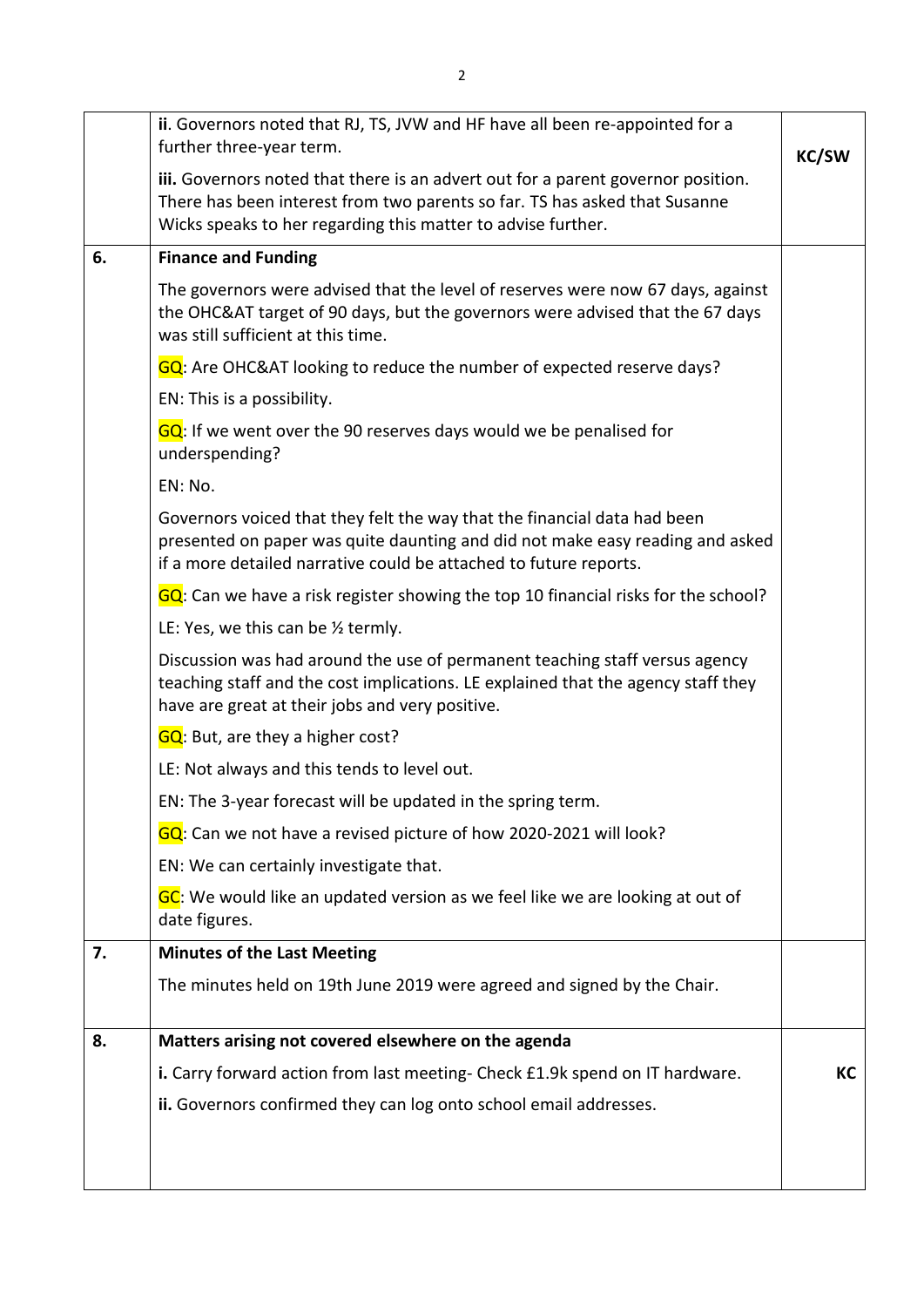| 9 a. | <b>Principal's Report</b>                                                                                                                                                                                                                                                                                                                                                           |  |
|------|-------------------------------------------------------------------------------------------------------------------------------------------------------------------------------------------------------------------------------------------------------------------------------------------------------------------------------------------------------------------------------------|--|
|      | Governors felt they had not been given adequate time to read the Principal's<br>report in full. Governors agreed that in order to be able to challenge the report<br>robustly they would have to read the report after tonight's meeting and make<br>any challenges directly to LE.                                                                                                 |  |
| 9b.  | <b>School Development Plan</b>                                                                                                                                                                                                                                                                                                                                                      |  |
|      | Governors received the SDP.                                                                                                                                                                                                                                                                                                                                                         |  |
|      | <b>GQ</b> : What period does this cover?                                                                                                                                                                                                                                                                                                                                            |  |
|      | EM explained that it is a rolling programme.                                                                                                                                                                                                                                                                                                                                        |  |
|      | $GQ$ : In the success criteria are we able to have a rag rating? I'd like to see if the<br>target has been achieved and what progress has been made.                                                                                                                                                                                                                                |  |
|      | EM advised governors that if they looked at the SDP alongside other documents<br>then they should be able to see all the information that they need. If what was<br>achieved/progress was written on the SDP it would then be a duplication of<br>information. The SDP is drafted to be a smaller/easier reading document so that<br>it is acceptable to a wide range of audiences. |  |
|      | GQ: Could you reference the other documents against the various SDP areas?                                                                                                                                                                                                                                                                                                          |  |
|      | LE explained that this is very much a working document and the needs and<br>focuses slightly change sometimes. Outreach for example is driven by what<br>people want from the school.                                                                                                                                                                                               |  |
|      | GC: Governors feel it's not clear what's in place or what the aspiration is.                                                                                                                                                                                                                                                                                                        |  |
|      | GC: What would help me to read the SDP is cross referencing to other<br>documents. This is the key document that governors should have a handle on in<br>our strategic role. There could be small notes to suggest the timescales of when<br>you want to achieve certain targets by.                                                                                                |  |
|      | EM expressed to governors that they should be able to get that in-depth<br>information that they require from portfolio visits, and that's when certain areas<br>of the SDP should be scrutinised as per the area that the particular portfolio<br>governor is concentrating on.                                                                                                    |  |
|      | GQ: Where will outcomes be recorded?                                                                                                                                                                                                                                                                                                                                                |  |
|      | CS: At the end of the year the outcomes will be published on the website. This is<br>statutory.                                                                                                                                                                                                                                                                                     |  |
|      | GC: This document is very difficult for us to use and hold the SLT to account.                                                                                                                                                                                                                                                                                                      |  |
|      | EM expressed again that governors could get the level of depth they are looking<br>for through the portfolio meetings.                                                                                                                                                                                                                                                              |  |
|      | In response to governors' feedback on the format of the document, EM<br>undertook to review it to ensure information was presented as clearly as<br>possible.                                                                                                                                                                                                                       |  |
|      | <b>Dashboard</b>                                                                                                                                                                                                                                                                                                                                                                    |  |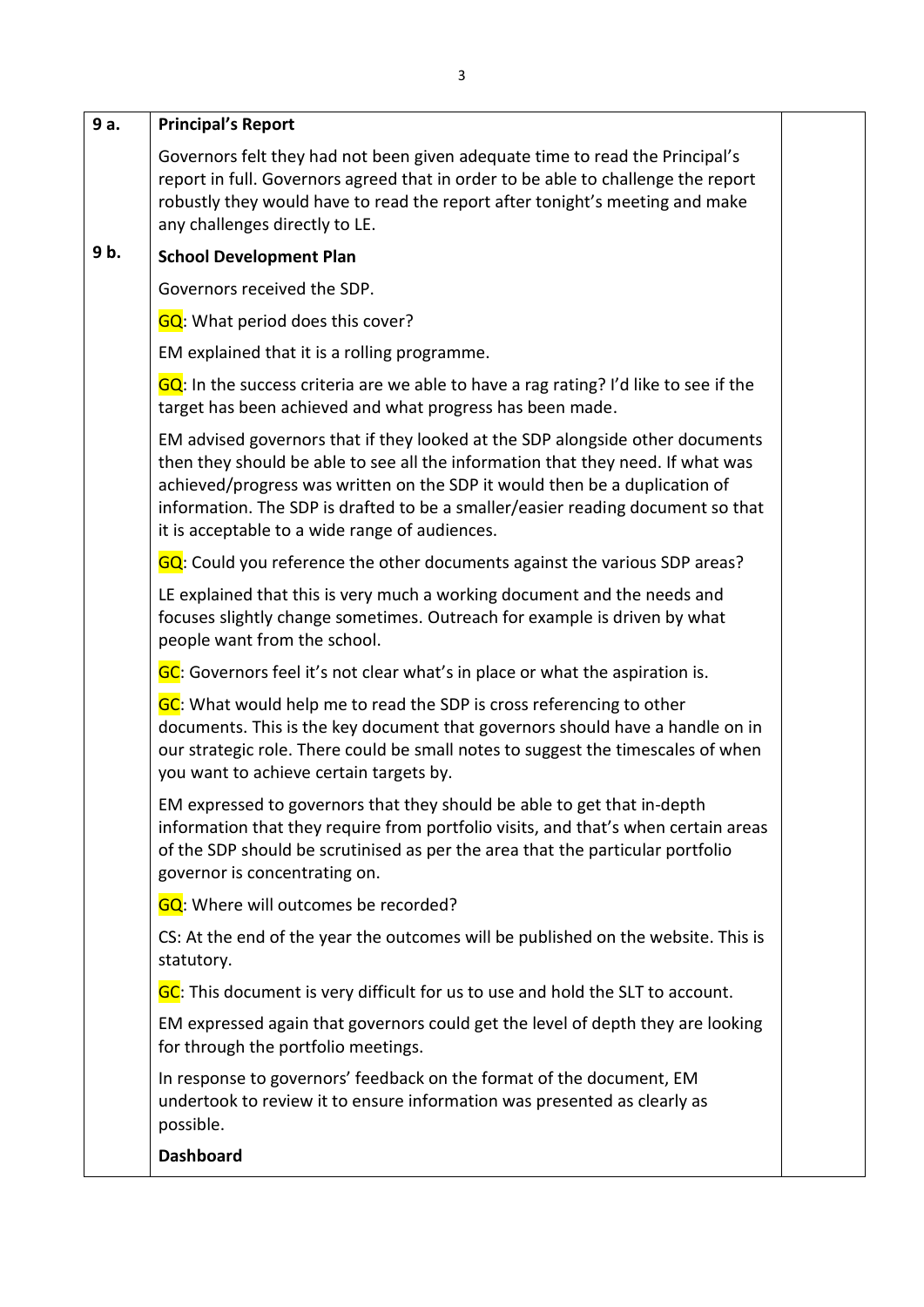|      | Governors received the Dashboard data.                                                                                                                                                    |  |
|------|-------------------------------------------------------------------------------------------------------------------------------------------------------------------------------------------|--|
| 9c.  | GC: We would like to see a year on year comparison going forward.                                                                                                                         |  |
|      | GC: There are a lot of children classed as children in need.                                                                                                                              |  |
|      | JVW explained that this shows that the children are getting the support they<br>need, which is a good thing.                                                                              |  |
|      | Governors asked for the different levels of severity of behaviour to be explained.<br>EM gave examples of low, medium and high levels of behaviour.                                       |  |
|      | GQ: How is the use of CPOMS going so far?                                                                                                                                                 |  |
|      | LE: Very positive feedback from staff and the Deputy and I are also able to check<br>the behaviour on CPOMS if/when we are not in school, via an app on our<br>phones.                    |  |
|      | GQ: Why has the attendance dropped from 94% to 91%?                                                                                                                                       |  |
|      | LE: We are currently double checking that attendance has been recorded<br>properly. This will be investigated thoroughly. In addition, there is one child on<br>roll who is not attending |  |
|      | GC: Can we honestly accommodate more children comfortably in the future?                                                                                                                  |  |
|      | LE: Yes, this has been fully considered.                                                                                                                                                  |  |
| 10.A | <b>GOVERNOR VISITS- Portfolio reports</b>                                                                                                                                                 |  |
| i.   |                                                                                                                                                                                           |  |
|      | <b>Ethos, Vision and Strategy</b>                                                                                                                                                         |  |
|      | Governors received the report.                                                                                                                                                            |  |
|      | <b>GQ</b> : What is the timeframe for the Outreach programme?                                                                                                                             |  |
| ii.  | LE: We will have a package offer in place by the end of the year.                                                                                                                         |  |
|      | <b>Teaching and Learning</b>                                                                                                                                                              |  |
| iii. | Deferred to next LGB.                                                                                                                                                                     |  |
|      | <b>Health &amp; Safety, Child Protection and Safeguarding</b>                                                                                                                             |  |
| iv.  | Report received by governors. JVW highlighted key areas of the report to<br>governors.                                                                                                    |  |
| v.   | <b>Finance and Resources</b>                                                                                                                                                              |  |
|      | Report received by governors. A full analysis had been already given to<br>governors earlier on in the meeting. (Item 6)                                                                  |  |
|      | <b>HR and Organisational Development</b>                                                                                                                                                  |  |
|      | Report received by governors.                                                                                                                                                             |  |
| vi.  | Business Development and Marketing. This portfolio is currently vacant until a<br>new parent governor is appointed.                                                                       |  |
|      |                                                                                                                                                                                           |  |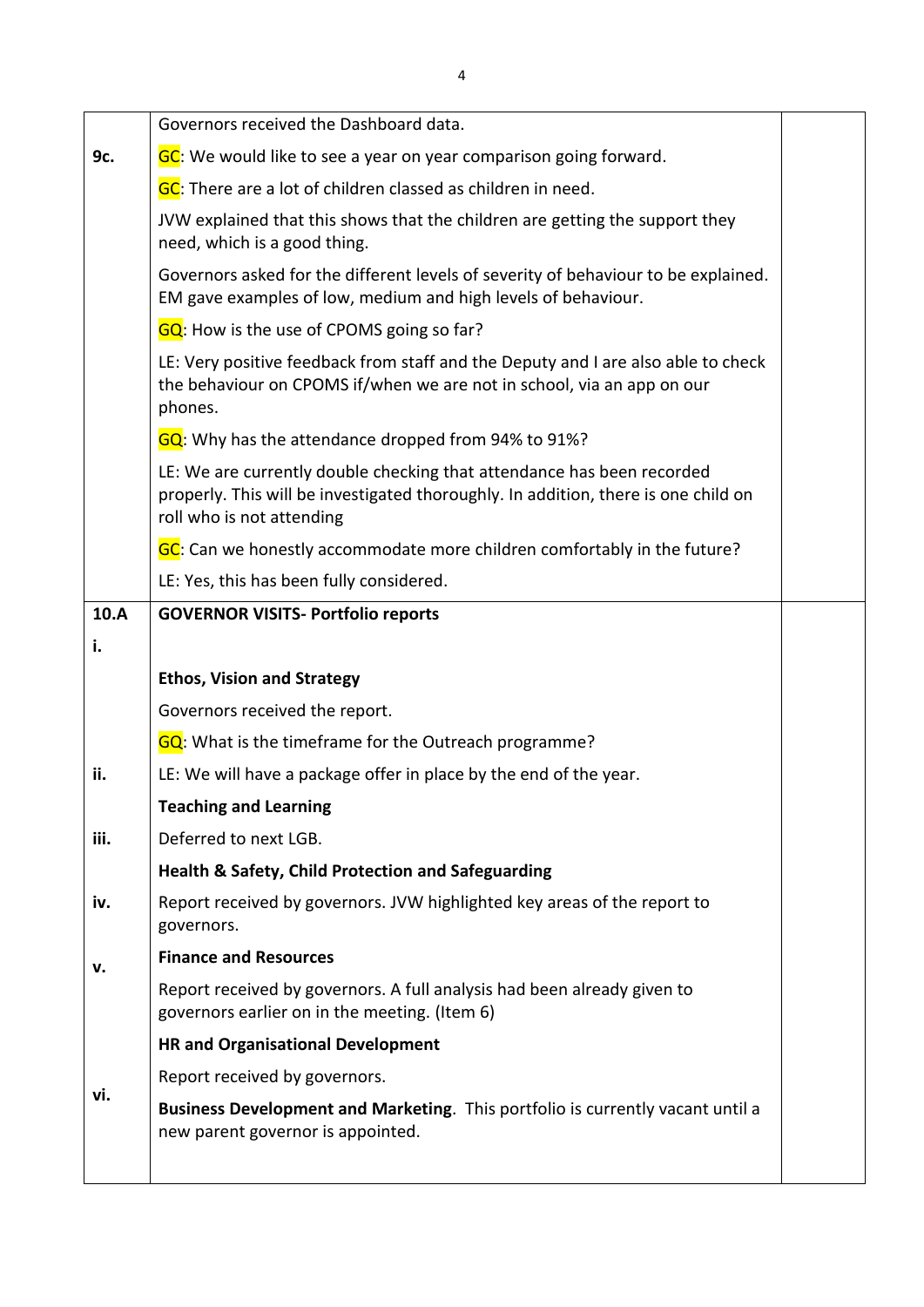| 11. | <b>Governors Training and Development</b>                                                                                                                                                                                                                                                                                                                                                                                                                                                    |                |
|-----|----------------------------------------------------------------------------------------------------------------------------------------------------------------------------------------------------------------------------------------------------------------------------------------------------------------------------------------------------------------------------------------------------------------------------------------------------------------------------------------------|----------------|
|     | Some of governors were able to attend the OHC&AT conference in Oct 19, where<br>they received safeguarding training from JVW and were given a detailed<br>presentation of OFSTED's updated framework. The clerk will send through any<br>upcoming training that the trust will be delivering.                                                                                                                                                                                                | KC             |
| 12. | <b>Equality and Diversity Report</b>                                                                                                                                                                                                                                                                                                                                                                                                                                                         |                |
|     | Governors received the document.                                                                                                                                                                                                                                                                                                                                                                                                                                                             |                |
|     | LE explained that this is reviewed termly.                                                                                                                                                                                                                                                                                                                                                                                                                                                   |                |
|     | <b>School Accessibility Plan</b>                                                                                                                                                                                                                                                                                                                                                                                                                                                             |                |
|     | Governors received this document.                                                                                                                                                                                                                                                                                                                                                                                                                                                            |                |
|     | In response to comments from governors about the format of the document,<br>and the need for more detail to enable governors to monitor progress against<br>objectives, EM advised that the document would be updated and shared<br>regularly and that further evidence of progress could be seen through data<br>around increased pupil communication skills. EM noted his concern that<br>governors' challenge around this document was overly robust, with which a<br>governor disagreed. |                |
|     | GC: It would be useful to receive data at year-end to demonstrate progress, and<br>it would be good for governors to have more involvement in the SDP.                                                                                                                                                                                                                                                                                                                                       |                |
|     | It was agreed that governors will refer to the appropriate sections of the SDP<br>when carrying out their portfolio visits.                                                                                                                                                                                                                                                                                                                                                                  |                |
| 13. | <b>Policies and Procedures</b>                                                                                                                                                                                                                                                                                                                                                                                                                                                               |                |
|     | Governors noted the OHC&AT policies and procedures that had been approved<br>by the Board.                                                                                                                                                                                                                                                                                                                                                                                                   |                |
| 14. | Keeping Children Safe in Education September 2019.                                                                                                                                                                                                                                                                                                                                                                                                                                           |                |
|     | Governors advised that 'Keeping Children Safe in Education has been updated<br>with effect from September 2019, and that all OHC&AT policies have been<br>amended to reflect the changes. A summary of the changes has been circulated<br>to Safeguarding Portfolio governors.                                                                                                                                                                                                               |                |
|     | Governors agreed to read the updated KCSIE within 7 days and will email clerk to<br>confirm that this has been done                                                                                                                                                                                                                                                                                                                                                                          | All<br>Govs/KC |
| 15. | <b>Revised Portfolio Governor Guidance</b>                                                                                                                                                                                                                                                                                                                                                                                                                                                   |                |
|     | Governors received the revised portfolio guidance.                                                                                                                                                                                                                                                                                                                                                                                                                                           |                |
| 16. | <b>Any Other Business</b>                                                                                                                                                                                                                                                                                                                                                                                                                                                                    |                |
|     | Governors noted that from January 2020 EM will take up a secondment at St<br>Dominic's School in Godalming, and Dysart School have arranged cover for his<br>role.                                                                                                                                                                                                                                                                                                                           |                |